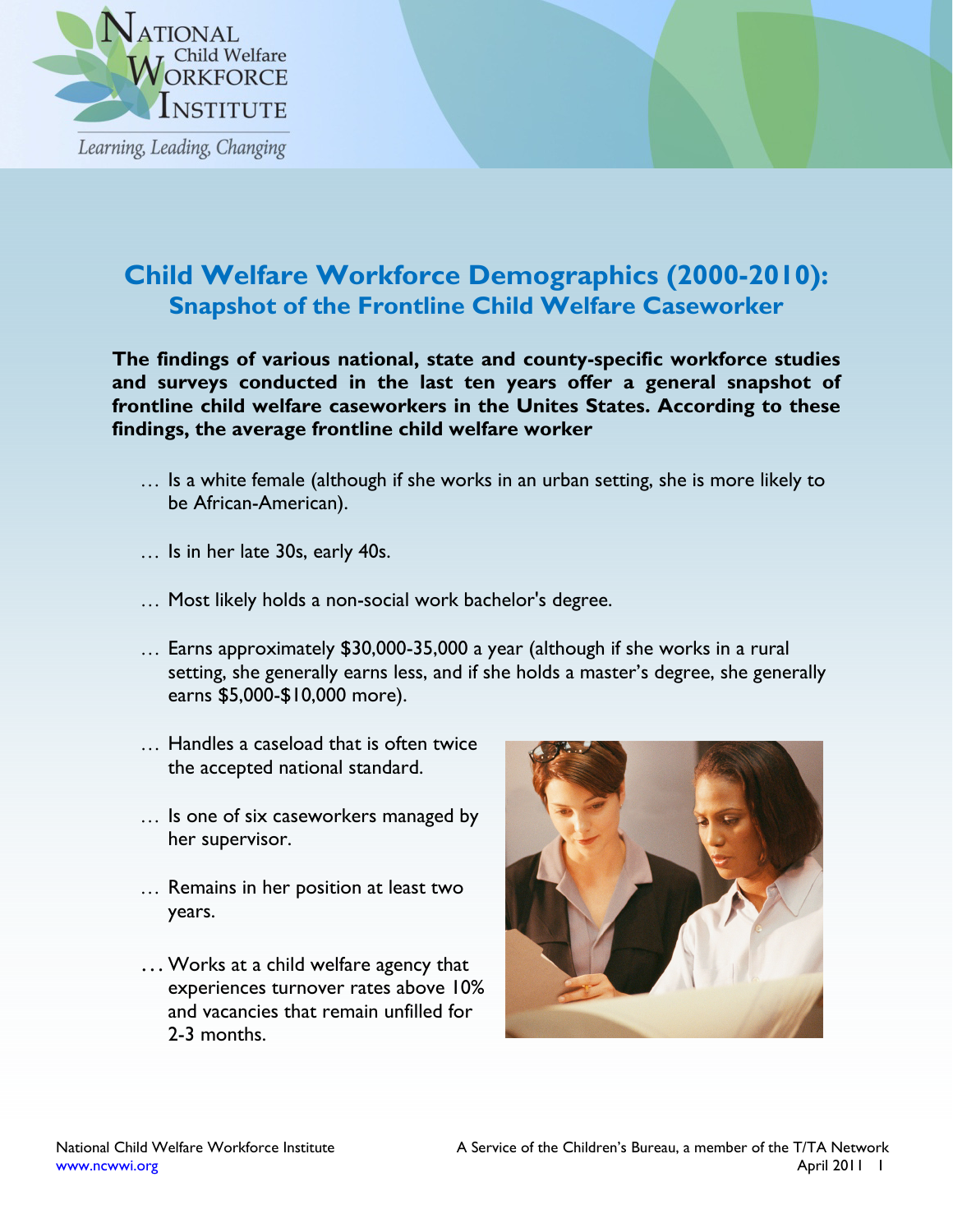

| <b>Workforce</b><br><b>Demographic</b><br>Indicator                  | <b>National Findings</b>                                                                                                                                                                                                                                                                                                                                                                                                                                                                                                                                                                                                                                                | <b>State/County-Specific Findings</b>                                                                                                                                                                                                                                                                                                                                                                                                                                                                                                                                      |
|----------------------------------------------------------------------|-------------------------------------------------------------------------------------------------------------------------------------------------------------------------------------------------------------------------------------------------------------------------------------------------------------------------------------------------------------------------------------------------------------------------------------------------------------------------------------------------------------------------------------------------------------------------------------------------------------------------------------------------------------------------|----------------------------------------------------------------------------------------------------------------------------------------------------------------------------------------------------------------------------------------------------------------------------------------------------------------------------------------------------------------------------------------------------------------------------------------------------------------------------------------------------------------------------------------------------------------------------|
| <b>Gender</b>                                                        | 72% female (AECF, 2003)<br>$\bullet$<br>81% female (Barth et al, 2008)<br>84% female (NASW, 2004)                                                                                                                                                                                                                                                                                                                                                                                                                                                                                                                                                                       | Maryland: 86% female (Hopkins et al, 2006)<br>$\bullet$<br>Michigan: 82% female (Faller et al, 2010)<br>$\bullet$<br>Missouri: 81% female (Drake & Yadama, 1996)<br>$\bullet$<br>New York: 81% female (Strolin et al, 2008)<br>$\bullet$<br>Oregon: 84% female (Sage, 2010)<br>$\bullet$                                                                                                                                                                                                                                                                                   |
| Age                                                                  | Median age 41 (NASW, 2004)<br>Median age 43 (Center for Health Workforce<br>Studies & Center for Workforce Studies, 2006)                                                                                                                                                                                                                                                                                                                                                                                                                                                                                                                                               | California: mean age 41; median age 38 (Clark<br>$\bullet$<br>et al, 2009); mean age 43 (Nissly et al, 2005)<br>Maryland: mean age 45 (Hopkins et al, 2006)<br>$\bullet$<br>New York: mean age 40 (Strolin, et al, 2008);<br>$\bullet$<br>2/3 over the age of 40 (SWEC, 2006)<br>Oregon: Mean age 41, median age 38 (Sage,<br>$\bullet$<br>2010                                                                                                                                                                                                                            |
| <b>Race/Ethnicity</b>                                                | 67% White (Barth et al, 2008)<br>$\bullet$<br>77% White, 14% African American, 5%<br>Hispanic/Latino (NASW, 2004)                                                                                                                                                                                                                                                                                                                                                                                                                                                                                                                                                       | California: Caucasian most prevalent (Clark et<br>$\bullet$<br>al, 2009); 31% African American, 26% Latino<br>(Nissly et al, 2005)<br>Maryland: 40% White, 53% Black (Hopkins et<br>al, 2006)<br>Michigan: 60% White (Faller et al, 2010)                                                                                                                                                                                                                                                                                                                                  |
| <b>Educational</b><br><b>Attainment &amp;</b><br><b>Requirements</b> | 49% hold a non-social work bachelor's degree<br>$\bullet$<br>(Barth et al, 2008)<br>40% hold BSW/MSW degree (Barth et al)<br>$\bullet$<br>Bachelor's degree required (AECF, 2003)<br>$\bullet$<br>Bachelor's degree required (APHSA, 2005)<br>$\bullet$<br>Less than 15% require BSW/MSW (US GAO,<br>$\bullet$<br>2003)<br>75% MSW, 25% BSW (NASW, 2004)<br>$\bullet$<br>Most likely to have no SW degree (12%), and<br>$\bullet$<br>likely to have a BSW as their highest social<br>work degree (24%) (Center for Health<br>Workforce Studies & Center for Workforce<br>Studies, 2006)                                                                                 | California: 34.3% MSWs (Clark et al, 2009);<br>$\bullet$<br>51% hold Graduate degrees (Nissly et al,<br>2005)<br>Georgia: BSW, 13.5%; MSW, 6.1% (Ellett et<br>al, 2003)<br>District of Columbia: Of 309 caseworkers,<br>$\bullet$<br>285 had MSWs and 24 had BSWs (US GAO,<br>2004)<br>Michigan: Bachelor's degree in human service<br>$\bullet$<br>field (Faller et al, 2010)<br>Oregon: AA: 2%; BA: 45%; BSW: 28%; MA:<br>$\bullet$<br>10%; MSW: 13% (Sage, 2010)<br>South Carolina: Bachelor's Degree (South<br>$\bullet$<br>Carolina Legislative Audit Council, 2006). |
| <b>Salary</b>                                                        | Mean public agency CPS: \$33,400; Mean public<br>agency, Non-CPS: \$32,900; Mean private<br>agency, CPS: \$28,700; Mean private agency,<br>Non-CPS: \$29,200 (AECF, 2003)<br>Mean of \$33,436 for public agency workers and<br>$\bullet$<br>\$28,646 for private agency workers (CWLA,<br><b>ACF &amp; APHSA, 2001)</b><br>Average salaries: CPS workers \$35,553; in-<br>$\bullet$<br>home workers \$34,929; foster care & adoption<br>workers \$35,911; multiple program workers<br>\$36,136 (APHSA, 2005)<br>\$43,000 median salary (NASW, 2004)<br>$\bullet$<br>\$44,000 (Center for Health Workforce Studies<br>$\bullet$<br>& Center for Workforce Studies, 2006) | Maryland: Mean salary \$44,997 (Hopkins et al,<br>$\bullet$<br>2006)<br>Milwaukee County: Public agency staff start at<br>$\bullet$<br>\$31,825 annually while private agency staff<br>start at \$30,171, \$27,000, and \$27,789<br>(Flower, McDonald & Sumski, 2005)<br>New York: 75% have salary between<br>$\bullet$<br>\$25,000-\$35,000/year 9SWEC, 2006)<br>Oregon: Mean of \$41,562, median of \$41,000<br>$\bullet$<br>(Sage, 2010)                                                                                                                                |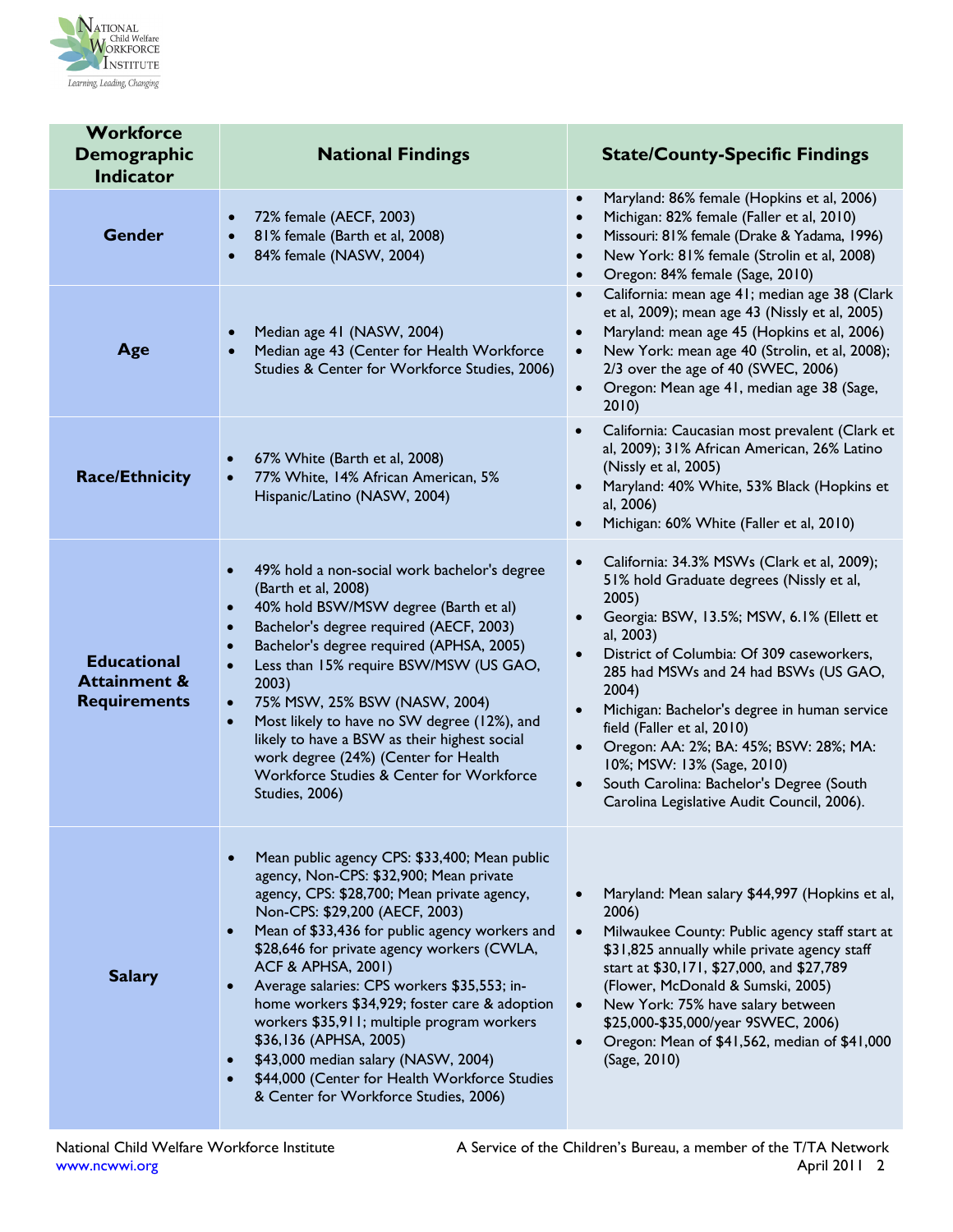

| <b>Workforce</b><br>Demographic<br><b>Indicator</b> | <b>National Findings</b>                                                                                                                                                                                                                                                                                     | <b>State/County-Specific Findings</b>                                                                                                                                                                                                                                                                                                                   |
|-----------------------------------------------------|--------------------------------------------------------------------------------------------------------------------------------------------------------------------------------------------------------------------------------------------------------------------------------------------------------------|---------------------------------------------------------------------------------------------------------------------------------------------------------------------------------------------------------------------------------------------------------------------------------------------------------------------------------------------------------|
| <b>Caseload</b>                                     | 24 cases in CPS, 31 cases in Ongoing, twice the<br>CWLA standard (AECF, 2003)<br>19 families (NASW, 2004)                                                                                                                                                                                                    | Georgia: 80% have caseloads that exceed<br>$\bullet$<br>CWLA standards (Ellett et al, 2003)<br>Maryland: 20 or more cases (Hopkins et al,<br>$\bullet$<br>2006)<br>New York: Median is 25, mean is 27 (SWEC,<br>2006)<br>Oregon: 20 children (McKinsey & Co, 2008)                                                                                      |
| <b>Supervisor/Worker</b><br><b>Ratio</b>            | I:6 (APHSA, 2005)<br>$\bullet$                                                                                                                                                                                                                                                                               | Maryland: 1 to 5.93-9.67 (Hopkins et al, 2006)<br>$\bullet$                                                                                                                                                                                                                                                                                             |
| <b>Tenure</b>                                       | 7 Years in public agencies, 3 years in private<br>agencies (AECF, 2003)<br>5 years for CPS and in-home protective service<br>$\bullet$<br>workers; 3 years for foster care and adoption<br>and multiple program workers (APHSA, 2005)<br>Less than 2 years (US GAO, 2003)<br>Average is 6 years (NASW, 2040) | California: 9 years (Nissly et al, 2005)<br>$\bullet$<br>New York: 7 years at the agency, 4 years in<br>$\bullet$<br>current position, 8 years in CW (SWEC,<br>2006)<br>Oregon: Mean of almost 6 years, median of 4<br>$\bullet$<br>years (Sage, 2010)                                                                                                  |
| <b>Turnover Rate</b>                                | 20% annually in public agencies, 40% in private<br>$\bullet$<br>agencies (AECF, 2003)<br>12-22%; preventable turnover 5-13% (APHSA,<br>2005)<br>30-40% annually (US GAO, 2003)                                                                                                                               | California: 33% (Weaver et al, 2006); 6% to<br>$\bullet$<br>27% (Cornerstones for Kids, 2006)<br>Maryland: Upward turnover trend (Hopkins<br>$\bullet$<br>et al, 2006)<br>Milwaukee County: 38.6% (Joint Legislative<br>$\bullet$<br>Audit Committee, 2006); less than 10% to<br>67% depending on the service area (Flower,<br>McDonald & Sumski, 2005) |
| <b>Vacancy Rate</b>                                 | Nearly 10% for workers; 7 to 13 weeks to fill<br>vacant positions (APHSA, 2005)                                                                                                                                                                                                                              |                                                                                                                                                                                                                                                                                                                                                         |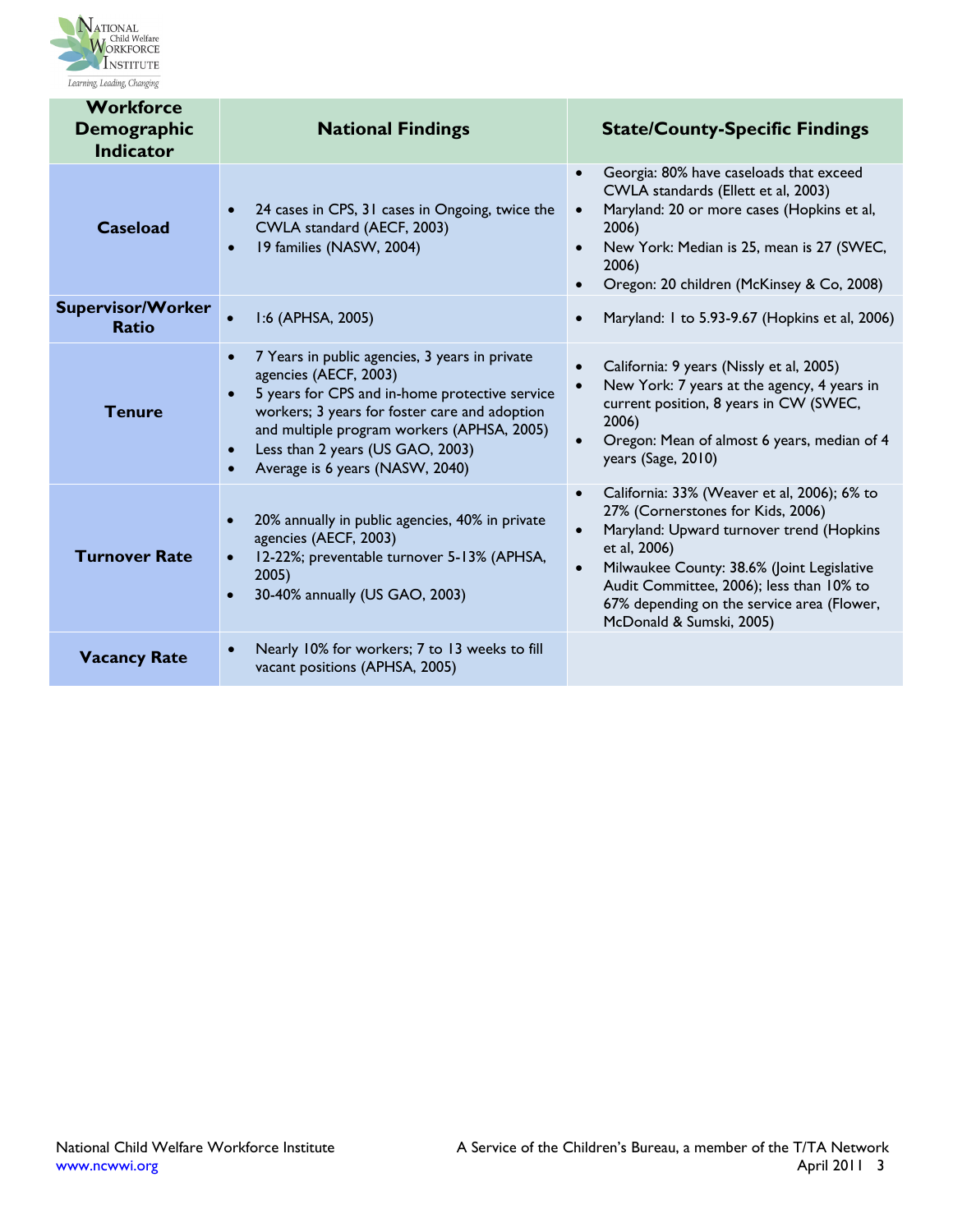

## **References**

- American Public Human Services Association. (2005). *Report from the 2004 child welfare workforce survey: State agency findings.* Washington, DC: Author. Retrieved from http://www.aphsa.org/Home/Doc/Workforce%20Report%202005.pdf
- Annie E. Casey Foundation. (2003). *The unsolved challenge of system reform: The condition of the frontline human services workforce.* Retrieved from http://www.aecf.org/upload/publicationfiles/the%20unsolved%20challenge.pdf
- Barth, R. P., Lloyd, E. C., Christ, S. L., Chapman, M. V., & Dickinson, N. (2008). Child welfare worker characteristics and job satisfaction: A national study. *Social Work, 53*(3), 199-209.
- Center for Health Workforce Studies & Center for Workforce Studies. (2006). *Licensed social workers in the U.S., 2004.* Rensselaer, NY & Washington, DC: School of Public Health, University at Albany and National Association of Social Workers. Retrieved from http://workforce.socialworkers.org/studies/fullStudy0306.pdf
- Child Welfare League of America, Alliance for Children and Families, and American Public Human Services Association. (2001). *The child welfare workforce challenge: Results from a preliminary study.* Retrieved from http://www.aphsa.org/Policy/Doc/cwwchallenge.pdf
- Clark, S., Smith, R., & Mathais, C. (2009). *2008 California public child welfare workforce study report.* Berkeley, CA: California Social Work Education Consortium. Retrieved from http://calswec.berkeley.edu/calSWEC/PCW\_WFStudyRpt\_2008.pdf
- Cornerstones for Kids. (2006) *Relationship between staff turnover, child welfare system functioning, and recurrent child abuse*. Retrieved from http://www.cornerstones4kids.org/images/nccd\_relationships\_306.pdf
- Ellett, A.J., Ellett, C. D., & Rugutt, J. K. (2003). *A study of personal and organizational factors contributing to employee retention and turn over in child welfare in Georgia: Executive summary.* Retrieved from http://web.archive.org/web/20040518103153/http://www.uky.edu/SocialWork/c swe/documents/ExecSummary.pdf
- Faller, K.C., Grabarek, M., & Ortega, R.M. (2010). Commitment to child welfare work: What predicts leaving and staying? *Children & Youth Services Review, 32*, 840-946.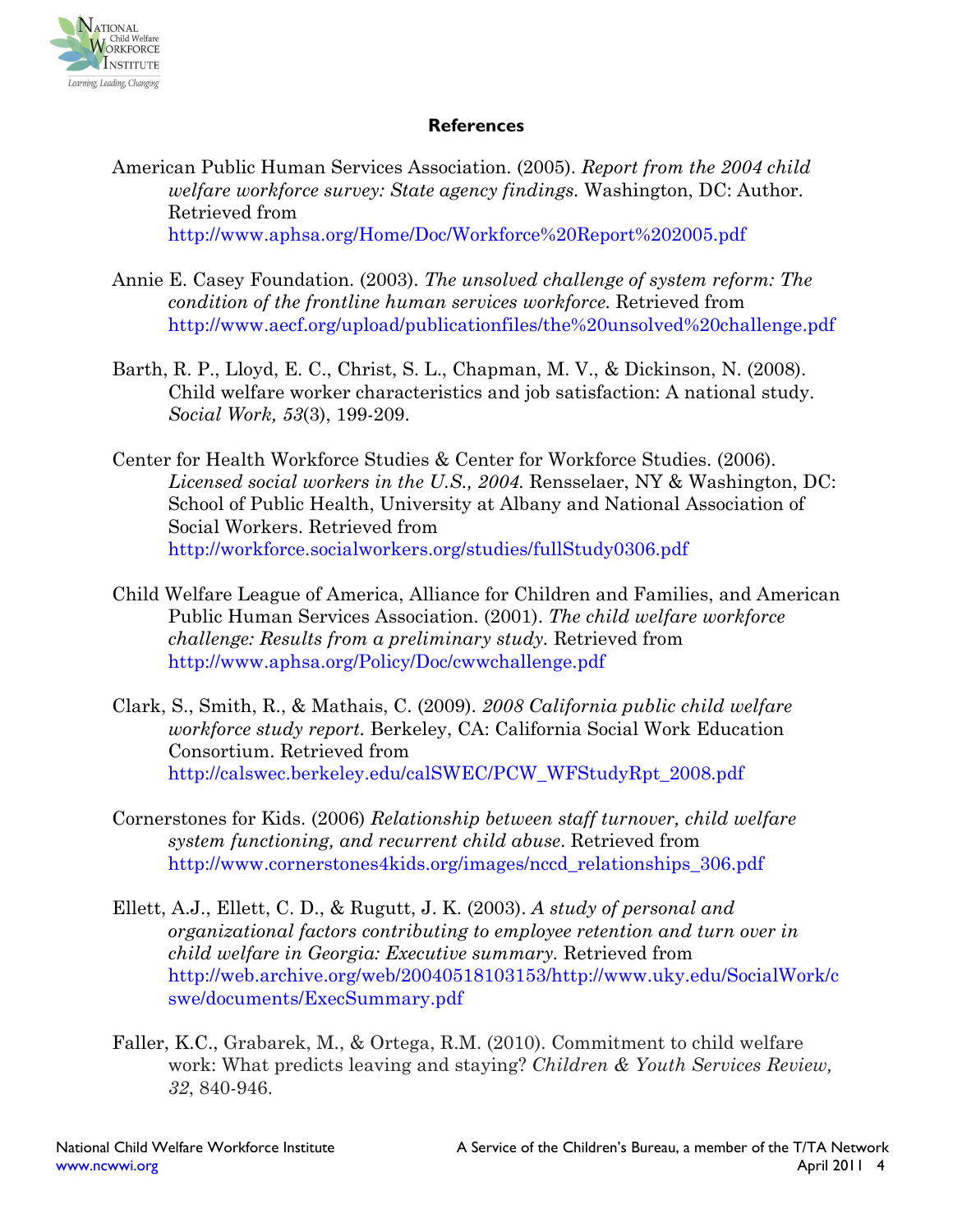

- Flower, C , McDonald, J., & Sumski, M. (2005). *Review of turnover in Milwaukee county private agency child welfare ongoing case management staff.* Retrieved from http://legis.wisconsin.gov/lc/committees/study/2008/SFAM08/files/turnoverstudy.pdf
- Hopkins, K. M., Cohen-Callow, A., Golden, G., Barnes, G.J., Salliey, A. & Morton, C. (2007). *Maryland child welfare workforce recruitment, selection and retention study: Executive summary.* Retrieved from http://www.family.umaryland.edu/ryc\_research\_and\_evaluation/publication\_prod uct\_files/final\_reports/MarylandCWWorkforceStudyExecutiveSummary.pdf
- Joint Legislative Audit Committee. (2006). Milwaukee County child welfare: Finances and staffing. *Report 06-2, Department of Health and Family Services. Retrieved from http://legis.wisconsin.gov/lab/reports/06-2Full.pdf*
- McKinsey & Company. (2008). *Transformation Roadmap: DHS 2008*. Retrieved from http://www.oregon.gov/DHS/transformation/docs/roadmap.pdf
- National Association of Social Workers. (2004). *"If you're right for the job, it's the best job in the world": The National Association of Social Worker's Child Welfare Specialty Practice Section members describe their experiences in child welfare*. Washington, DC: author. Retrieved from http://www.naswdc.org/practice/children/NASWChildWelfareRpt062004.pdf
- Nissly, J. A., Mor Barak, M. E., & Levin, A. (2005). Stress, support, and workers' intentions to leave their jobs in public child welfare. *Administration in Social Work*, *29*(1), 79–100.
- Sage, M.D. (2010). Child welfare workforce turnover: Frontline workers' experiences with organizational culture and climate, and implications for organizational practice. Unpublished dissertation, School of Social Work, Portland State University, Portland, OR. Retrieved from http://dr.archives.pdx.edu/xmlui/bitstream/handle/psu/4869/Sage\_psu\_0180D  $\_10079$ .pdf?sequence=1
- Social Work Education Consortium. (2006). Workforce Retention Study: Executive Summary. Albany, NY: Author. Retrieved from http://ocfs.ny.gov/ohrd/swec/pubs/Executive%20Summary%20- %20Workforce%20Retention%20Study.pdf

Strolin, J.S., McCarty, M., Lawson, H., Smith, B., Caringi, J., & Bronstein, L. (2008). *Should stay or Should I go?: A comparison study of intention to leave among public child welfare systems with high and low turnover rates.* Albany, NY: Social Work Education Consortium. Retrieved from http://ocfs.ny.gov/ohrd/swec/pubs/Turnover%20in%20Public%20Child%20Wel fare.pdf